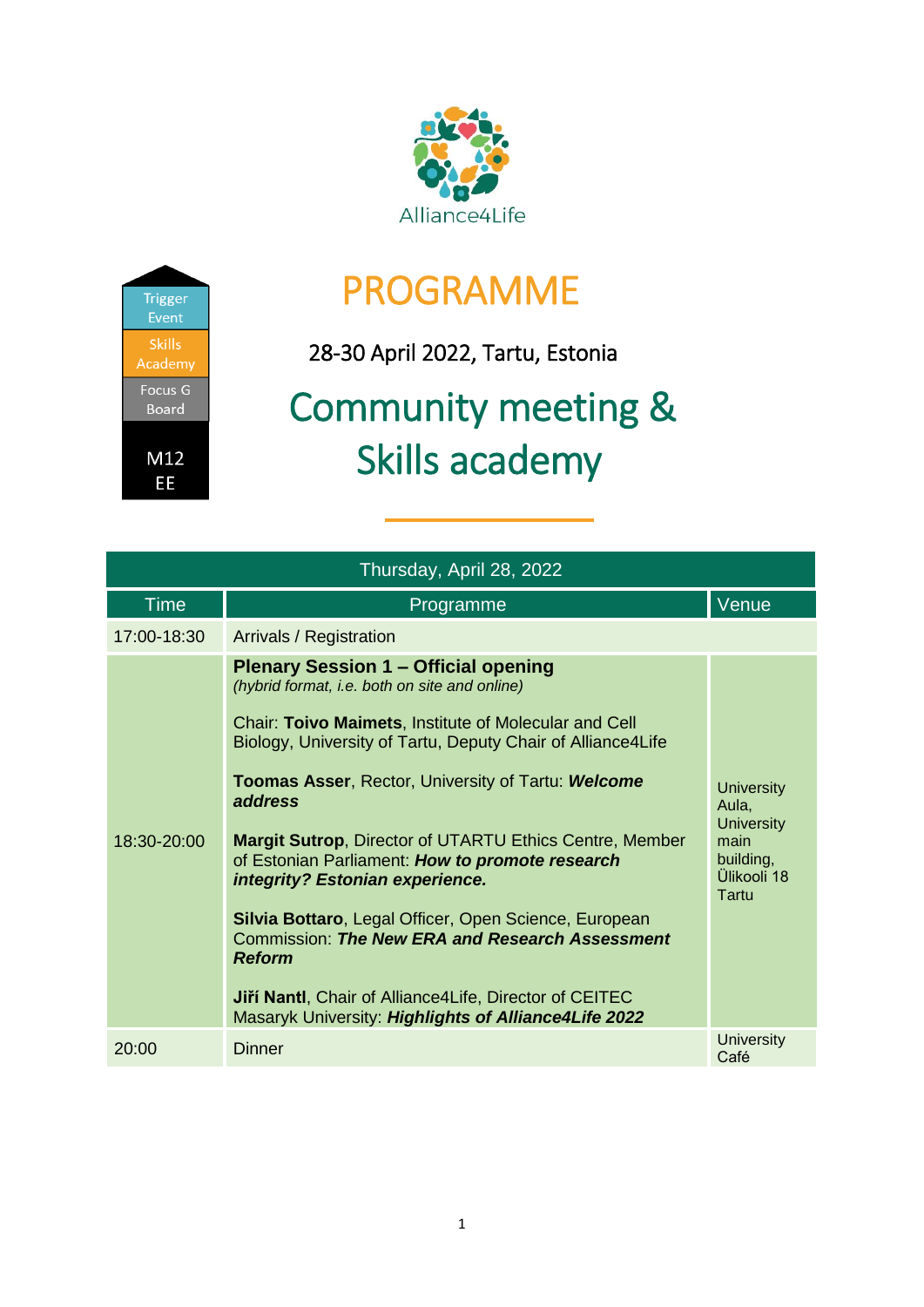| Friday, April 29, 2022 |                                                                                                                                                                                                                   |                                                                                                                                                                                                                                                                                                                                                                                                                           |                                                                                |  |  |
|------------------------|-------------------------------------------------------------------------------------------------------------------------------------------------------------------------------------------------------------------|---------------------------------------------------------------------------------------------------------------------------------------------------------------------------------------------------------------------------------------------------------------------------------------------------------------------------------------------------------------------------------------------------------------------------|--------------------------------------------------------------------------------|--|--|
| <b>Time</b>            |                                                                                                                                                                                                                   | Programme                                                                                                                                                                                                                                                                                                                                                                                                                 | Venue                                                                          |  |  |
| 8:30-9:00              | Registration / Connecting to online space                                                                                                                                                                         |                                                                                                                                                                                                                                                                                                                                                                                                                           |                                                                                |  |  |
|                        | Plenary Session 2 - Working together for the New<br><b>ERA</b> (hybrid format, i.e. both on site and online)                                                                                                      |                                                                                                                                                                                                                                                                                                                                                                                                                           |                                                                                |  |  |
|                        | <b>Masaryk University</b>                                                                                                                                                                                         | Chair: Jiří Nantl, Chair of Alliance 4 Life, Director of CEITEC                                                                                                                                                                                                                                                                                                                                                           |                                                                                |  |  |
| 9:00-10:30             | University of Gothenburg Sweden                                                                                                                                                                                   | Julia Fernández-Rodríguez, President of the Core<br>Technologies for Life Sciences (CTLS); Vice-Chair of the<br>Panel of Nodes, Euro-Biolmaging-ERIC; Head of the Centre<br>for Cellular Imaging Core Facility at Sahlgrenska Academy,                                                                                                                                                                                    | Whole day:<br><b>Riia 23,</b><br>Institute of<br>Molecular and                 |  |  |
|                        |                                                                                                                                                                                                                   | Simona Rataj, Head of University of Ljubljana Knowledge<br>Transfer Office: <i>University - Business Cooperation</i>                                                                                                                                                                                                                                                                                                      | <b>Cell Biology</b>                                                            |  |  |
|                        | policy                                                                                                                                                                                                            | Kurt Deketelaere, Professor at KU Leuven, Secretary-<br>General of LERU; Widening Excellence Ambassador<br>Crowdhelix: LERU's Expectations for the renewed ERA                                                                                                                                                                                                                                                            |                                                                                |  |  |
| 10:30-11:00            | Coffee break                                                                                                                                                                                                      |                                                                                                                                                                                                                                                                                                                                                                                                                           |                                                                                |  |  |
| 11:00-13:00            | <b>Meeting of the Board</b> (attended also by the Steering<br>Committee, FG chairs and Co-chairs and main representatives<br>(hybrid format, i.e. both on site and online)                                        |                                                                                                                                                                                                                                                                                                                                                                                                                           |                                                                                |  |  |
| 11:00-13:00            | <b>Skills academy</b> (Two parallel sessions)                                                                                                                                                                     |                                                                                                                                                                                                                                                                                                                                                                                                                           |                                                                                |  |  |
|                        | <b>LEADERSHIP AND</b><br><b>COACHING SKILLS</b><br><b>IN SCIENCE</b><br>(on-site)<br>Damjana Kastelic,<br><b>Training &amp; Academic</b><br>Manager,<br><b>Centre for Genomic</b><br><b>Regulation, Barcelona</b> | <b>FROM IP IN THE LABS TO IP ON</b><br><b>THE MARKET</b><br>(online)<br><b>Simona Rataj, Head of Department</b><br>for Strategic,<br>Marketing of IPR, University of<br>Ljubljana<br>Katarina Šimunović, Researcher,<br>Biotechnical faculty, University of<br>Ljubljana<br><b>Nikolai Adamovitch, the Founder</b><br>and Visionary of Commercialization<br>Reactor and an experienced<br>business angel and entrepreneur | <b>Rija 23,</b><br>Institute of<br><b>Molecular and</b><br><b>Cell Biology</b> |  |  |
| 13:00-14:00            | Lunch break<br>Group photo at 13:40                                                                                                                                                                               |                                                                                                                                                                                                                                                                                                                                                                                                                           |                                                                                |  |  |
| 14:00-16:00            | the Advisory Committee)<br>(hybrid format, i.e. both on site and online)                                                                                                                                          | <b>Meetings of Focus Groups</b> (attended also by members of                                                                                                                                                                                                                                                                                                                                                              |                                                                                |  |  |